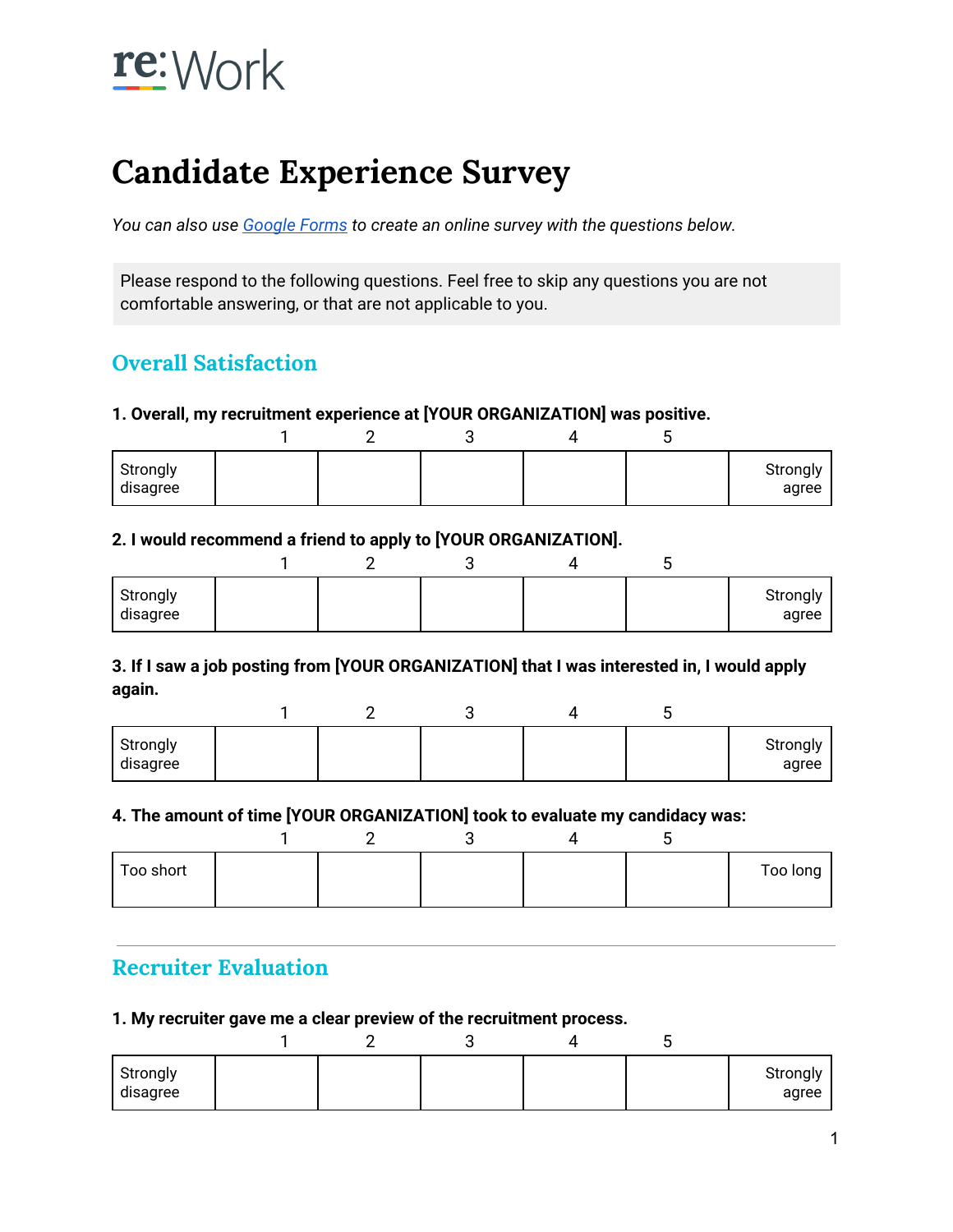

#### **2. My recruiter helped me understand what to expect in my interviews at [YOUR ORGANIZATION].**

|                      |  |  | ⊾ |                   |
|----------------------|--|--|---|-------------------|
| Strongly<br>disagree |  |  |   | Strongly<br>agree |

#### **3. My recruiter gave me a clear explanation of the role and responsibilities for the position(s) I was applying for.**

|                      |  |  | ∼ |                   |
|----------------------|--|--|---|-------------------|
| Strongly<br>disagree |  |  |   | Strongly<br>agree |

#### **4. My recruiter promptly answered my questions.**

| Strongly<br>disagree |  |  | Strongly<br>agree |
|----------------------|--|--|-------------------|

#### **5. My recruiter gave me regular updates about my progress throughout the process.**

| Strongly<br>disagree |  |  | Strongly<br>agree |
|----------------------|--|--|-------------------|

### **Interviewer Evaluation**

#### **1. My interviewer(s) were well prepared for my interview(s).**

| Strongly<br>disagree |  |  | Strongly<br>agree |
|----------------------|--|--|-------------------|

#### **2. My interviewer(s) were on time for my interview(s).**

|                      |  |  | ◡ |                   |
|----------------------|--|--|---|-------------------|
| Strongly<br>disagree |  |  |   | Strongly<br>agree |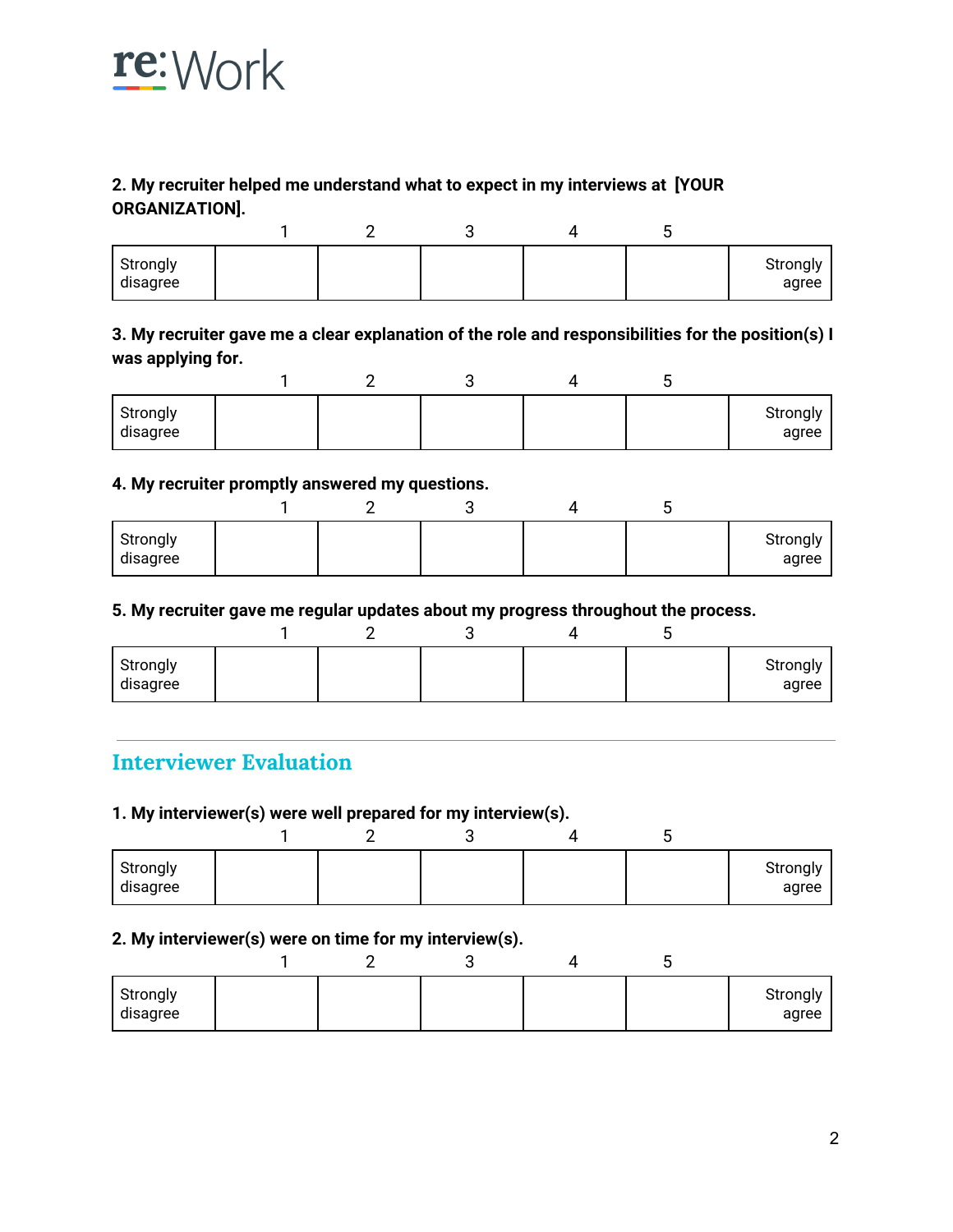

#### **3. I got a good sense of the responsibilities of the role by talking with the interviewer(s).**

| Strongly<br>disagree |  |  | Strongly<br>agree |
|----------------------|--|--|-------------------|

#### **4. I was given enough opportunity to ask my own questions.**

| Strongly<br>disagree |  |  | Strongly<br>agree |
|----------------------|--|--|-------------------|

#### **5. I felt the interviewers were able to assess my knowledge, skills, and abilities required for the job.**

| Strongly<br>disagree |  |  | Strongly<br>agree |
|----------------------|--|--|-------------------|

#### **Interview Process**

#### **1. I was satisfied with the timeliness and responsiveness of the person scheduling my interview(s).**

| Strongly<br>disagree |  |  | Strongly<br>agree |
|----------------------|--|--|-------------------|

#### **2. The recruiting team member who hosted me was helpful and friendly (e.g., greeted me when I arrived onsite).**

| Strongly<br>disagree |  |  | Strongly<br>agree |
|----------------------|--|--|-------------------|

#### **3. My travel expenses were reimbursed within an appropriate amount of time.**

*If you did not need reimbursement, please leave blank.*

| Strongly<br>disagree |  |  | Strongly<br>agree |
|----------------------|--|--|-------------------|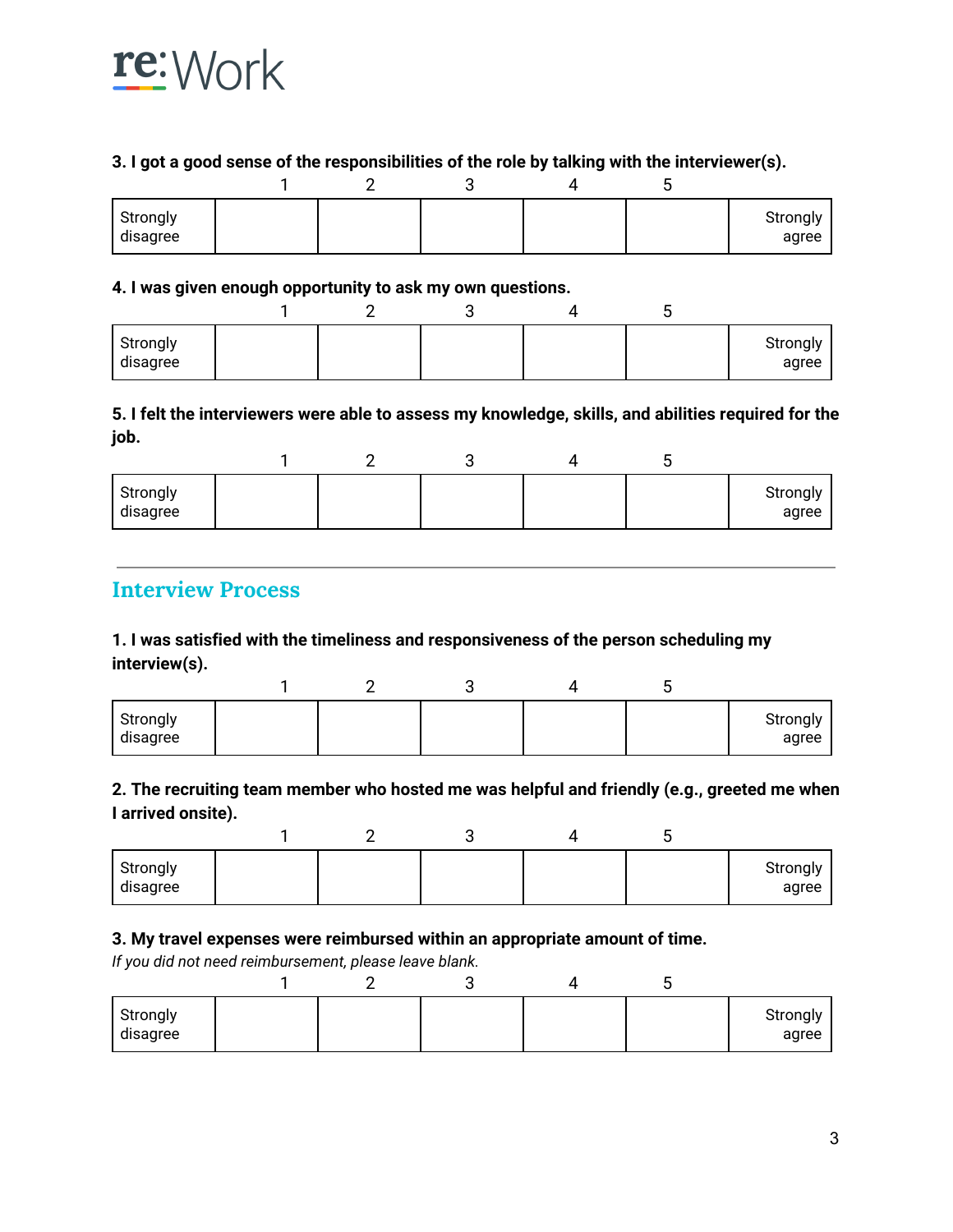## re: Work

## **Offer Evaluation**

#### **1. My offer package (e.g., salary, stock, benefits, etc.) was competitive compared to compensation for similar jobs at other companies.**

| Strongly<br>disagree |  |  | Strongly<br>agree |
|----------------------|--|--|-------------------|

#### **2. The details of my offer package (e.g., salary, stock, benefits, etc.) were clear to me.**

| Strongly<br>disagree |  |  | Strongly<br>agree |
|----------------------|--|--|-------------------|

## **[YOUR ORGANIZATION] Impression**

#### **1. [YOUR ORGANIZATION] provides opportunities for challenging work.**

|                      |  |  | ີ |                   |
|----------------------|--|--|---|-------------------|
| Strongly<br>disagree |  |  |   | Strongly<br>agree |

#### **2. [YOUR ORGANIZATION] values new ideas and innovation.**

| Strongly<br>disagree |  |  | Strongly<br>agree |
|----------------------|--|--|-------------------|

#### **3. [YOUR ORGANIZATION] is a fun place to work.**

| Strongly<br>disagree |  |  | Strongly<br>agree |
|----------------------|--|--|-------------------|

#### **4. [YOUR ORGANIZATION] builds great products.**

|                      |  | ∼ |                   |
|----------------------|--|---|-------------------|
| Strongly<br>disagree |  |   | Strongly<br>agree |